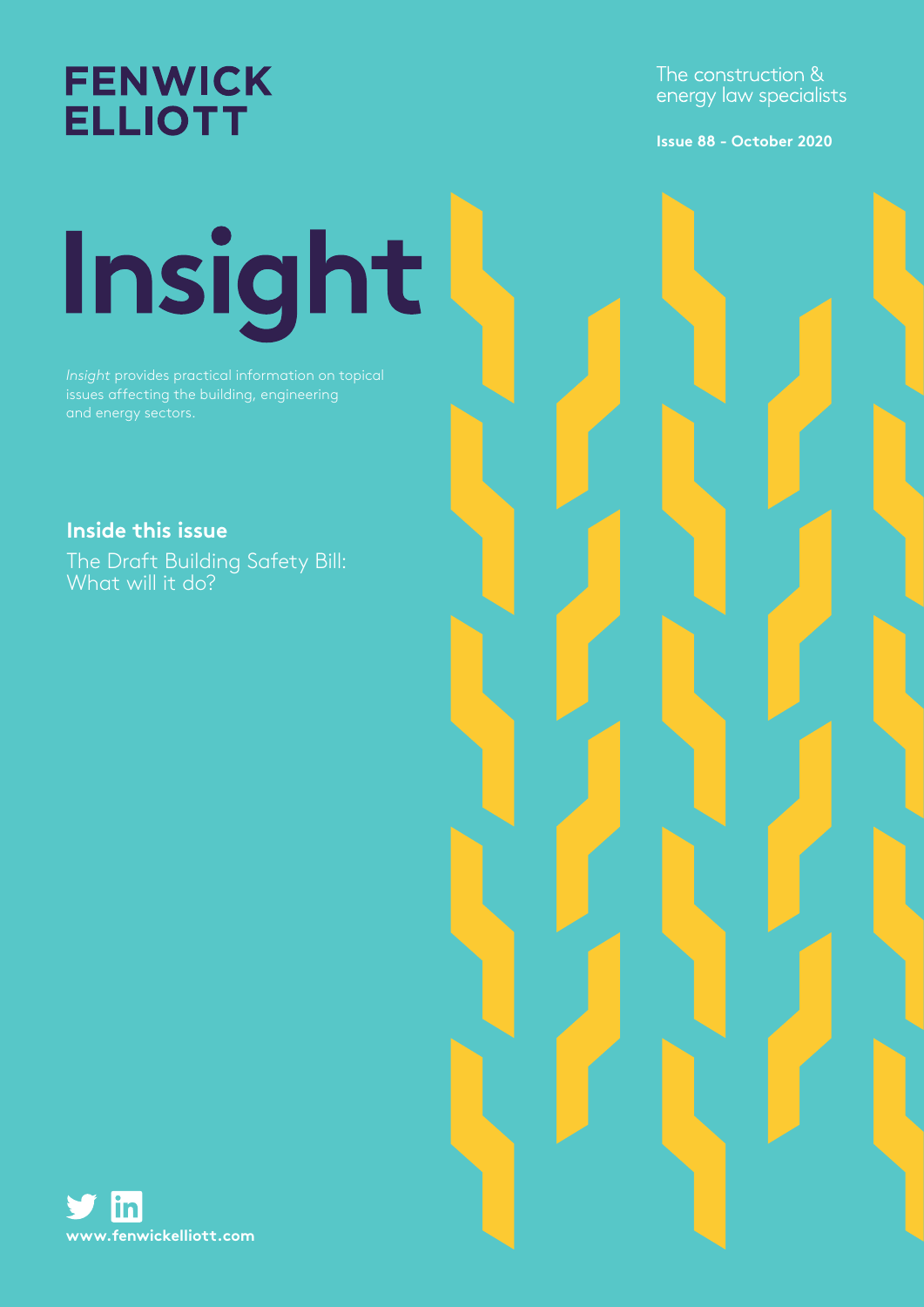### **FENWICK ELLIOTT**

# **The Draft Building Safety Bill: What will it do?**

The draft Building Safety Bill (the "Bill") was published by the Government on 20 July 2020. Its purpose is to introduce a "new era of accountability"<sup>1</sup> in building safety so that there is no repeat of litany of failures at every possible level of the design, procurement and construction process for the Grenfell Tower refurbishment project which tragically resulted in the loss of 72 lives in the Grenfell Tragedy on 14 June 2017.

In this Insight we examine the provisions of the draft Bill (particularly Parts 2 and 3) which is described as bringing into effect "*the most significant and fundamental changes to building safety legislation in decades*". Even with a fair wind this Bill is unlikely to receive Royal Assent until the end of 2021 and it is currently being scrutinised by Parliamentary Committee. However, it is clear is that the industry will need to prepare in advance for the fundamental changes the Bill seeks to introduce. This is particularly for those involved with "*higher-risk buildings"* which are the focus of the Bill and will be subject to a far more stringent regulatory regime in the future than the one which allowed Grenfell to occur.

For now "*higher-risk buildings*" are likely to be defined as multi-occupied residential buildings of 18 metres or more in height, or more than six storeys (whichever is reached first).<sup>2</sup> In other words the government is currently focussing on the safety of buildings similar to the Grenfell Tower. However, under the Bill the Secretary of State will have the power to amend the definition of *"higher-risk buildings"* after appropriate consultation. As such once the regulator and the provisions of the Bill are in force and the building safety regime it is establishes is working, there is potential for the reach of the Bill and its provisions to expand.<sup>3</sup>

#### **Structure of the Bill**

The Bill is divided into five parts the first of which merely provides an overview of the Bill. The remainder of the parts focus on the following:

- Part 2: This establishes a new Building Safety Regulatory within the Health and Safety Executive.
- Part 3: This amends the Building Act 1984 to allow the Building Safety Regulatory to act as the building control authority for higher-risk buildings and requires the regulator to establish and maintain registers of building control approvers and building inspectors.
- Part 4: This imposes duties on accountable persons and building safety managers for higher-risk buildings once they are occupied.
- Part 5: This sets up a new homes ombudsman scheme, lays the groundwork for changes to the regime governing construction products so that all construction products available on the UK market fall under a regulatory regime and increases the powers of the Architect Registration Board to monitor the competence of Architects.

This article will focus primarily of Parts 2 and 3 of the Bill.

#### **The Building Safety Regulator (Part 2)**

The new Building Safety Regulator set up by the Bill, will form part of the Health and Safety Executive and its function will be to underpin the regulatory reforms in the new building safety regime. It will have three broad functions being:

1. Implementing a new and more stringent regulatory regime for higher-risk buildings;

#### 2. Overseeing the safety and performance of all buildings including:

a. Overseeing the performance of other building control bodies which includes not just those overseen by local authorities but also registered building control approvers currently known as Approved Inspectors;

b. Understanding and advising on existing and emerging building standards and safety risks;

3. Assisting and encouraging competence among the built environment industry and registered building inspectors.

Building safety risk is defined as encompassing risks to the safety of persons due to fire, structural failure or any other prescribed matter which the Secretary of State can pass regulations on4 .

*So how will all this be achieved?*

Well a "*shadow*" regulator has already been set up by the Health and Safety Executive to ensure a flying start once the Bill becomes law. When it formally comes into existence it will be responsible for all regulatory decision under the new regime during the design, construction, occupation and refurbishment of higher-risk buildings. It will also have powers to bring together teams including fire and rescue expertise and local authority expertise so that it can make key decisions in relation to buildings throughout their lifecycle. To assist in carrying out it functions the Bill also gives the Building Safety Regulatory

01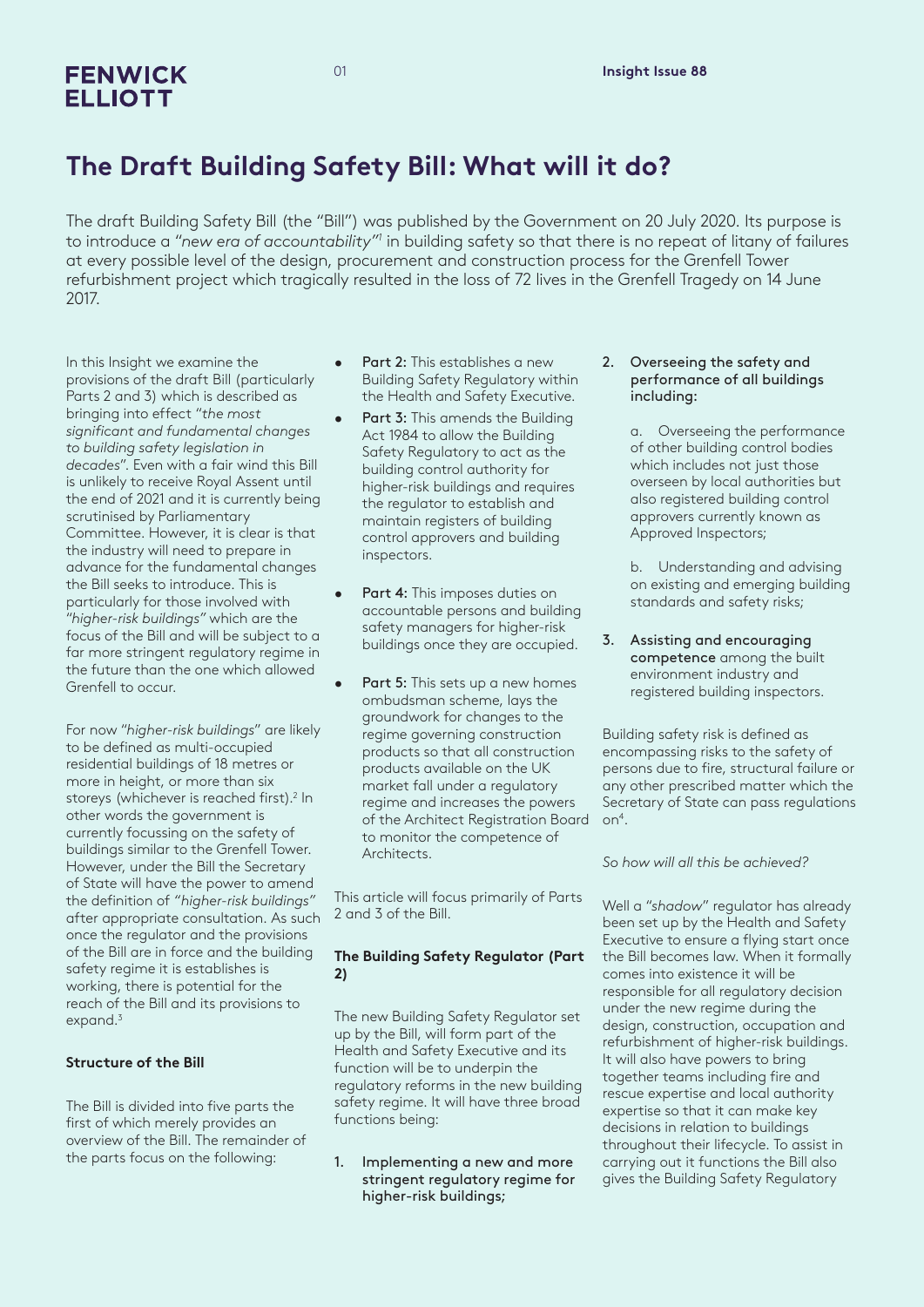## **FENWICK ELLIOTT**

the power to set up various committees including a Building Advisory Committee, Committee on industrial competence and residents panel consisting of residents of higher-risk buildings. The idea behind the last of these is presumably to stop to the Grenfell scenarios where residents raised concerns about their safety for years but were steadfastly ignored.

The Building Safety Regulator will also have the power to appoint Authorised officers under Clause 27 to carry out investigations using powers with real teeth.<sup>5</sup> If they are obstructed or false or misleading information is provided this will be an offence with punishments starting with fines and increasing to two years in prison on conviction by indictment.6

#### **Amendments to the Building Act 1984**

Part 3 of the Bill introduces a number amendments to the Building Act 1984 so far as it applies in England. In particular:

1. The Building Safety Regulator will be made the building control authority for higher-risk buildings, or proposed higher-risk buildings.

> Power to inspect higher-risk buildings is accordingly being taken away from the local authorities and approved inspectors and centralised to ensure higher levels of expertise are available.

#### 2. A new dutyholder regime is to be incorporated into the lifecycle of a higher-risk buildings.

This will, according to the explanatory notes, mirror those appointed under the Construction (Design and Management) Regulations 2015 with the main duty holders being the Client, Principal Designer, the Principal Contractor (who is in charge or manages the construction phase), the Designer if they modify a pre-existing design and a Contractor who managers or

controls the construction phase. The intention is also ensure that such dutyholders engage with the spirit or the regulations rather than viewing them as a "*tickbox*" exercise.7

Further, competence requirements will be imposed on such people to ensure that they are capable of performing their functions properly and have the *"appropriate skills, knowledge, experience and behaviours"*. 8

Finally, there is provision for mandatory occurrence reporting where there is an incident which may cause significant risk to life safety. Such incidents must be reported to the Building Safety Regulator.

#### 3. The Building Regulations will be allowed to provide for detailed regulatory regimes for higherrisk buildings.

In particular, a series of Gateways will also be created for the design, construction and refurbishment of buildings which fall within the "higher-risk" definition. For example, Gateway two which occurs prior construction provides for a "hard-stop" where construction can not begin until the Building Safety Regulator is:

> *"satisfied that the dutyholder's design meets the functional requirements of the building regulations and does not contain any unrealistic safety management expectations."*<sup>9</sup>

Importantly there is provision for what is called a "golden-thread" of information in relation to the building. The idea behind this is to ensure that safety risks are managed throughout a building's lifecycle and historical information (including the original design intent) is available to allow the proper assessment of the safety of any subsequent changes to a building's design or construction. Again this builds on the lessonslearned from Grenfell where over the years changes to fire doors

and also cladding weakened the ability of the building to withstand a fire.

- 4. Penalties for not complying with the Building Regulations are increased and the period during which a party can be prosecuted for failing to comply with the Building Regulations has also been increased from two to ten years;<sup>10</sup>
- 5. A system is laid down in outline for the registration of building inspectors and building control approvers (formerly known as Approved Inspectors). The qualifications required are likely to be more rigorous and provision is also made for a code of conduct with misconduct investigations provided for by the Regulator with appropriate punishments for breaches of that code.

All in all it is clear that the standards which are to be imposed by the Building Regulations, as well as the standards governing those who check such standards have been applied, are set to be increased and monitored much more comprehensively. However, since so much of the detail is set to be laid down in secondary legislation exactly how far the system will go remains to be seen.

#### **Parts 4 and 5**

Parts 4 and 5 are of less relevance to those involved in the construction process. As noted above Part 4 contains provision governing the management of buildings once in occupation. However, Part 5 does contain some important provisions allowing the Secretary of State to create a list of "safety critical" construction products as well as allowing disciplinary orders to be made against an architect's entry in the Register of Architects where required. Social housing complainants will also have the power to complain to the Housing Ombudsman service directly rather than having to go via a designated person. The idea being to avoid the situation at Grenfell where complaints by residents over the years were steadfastedly ignored.

 $\Omega$